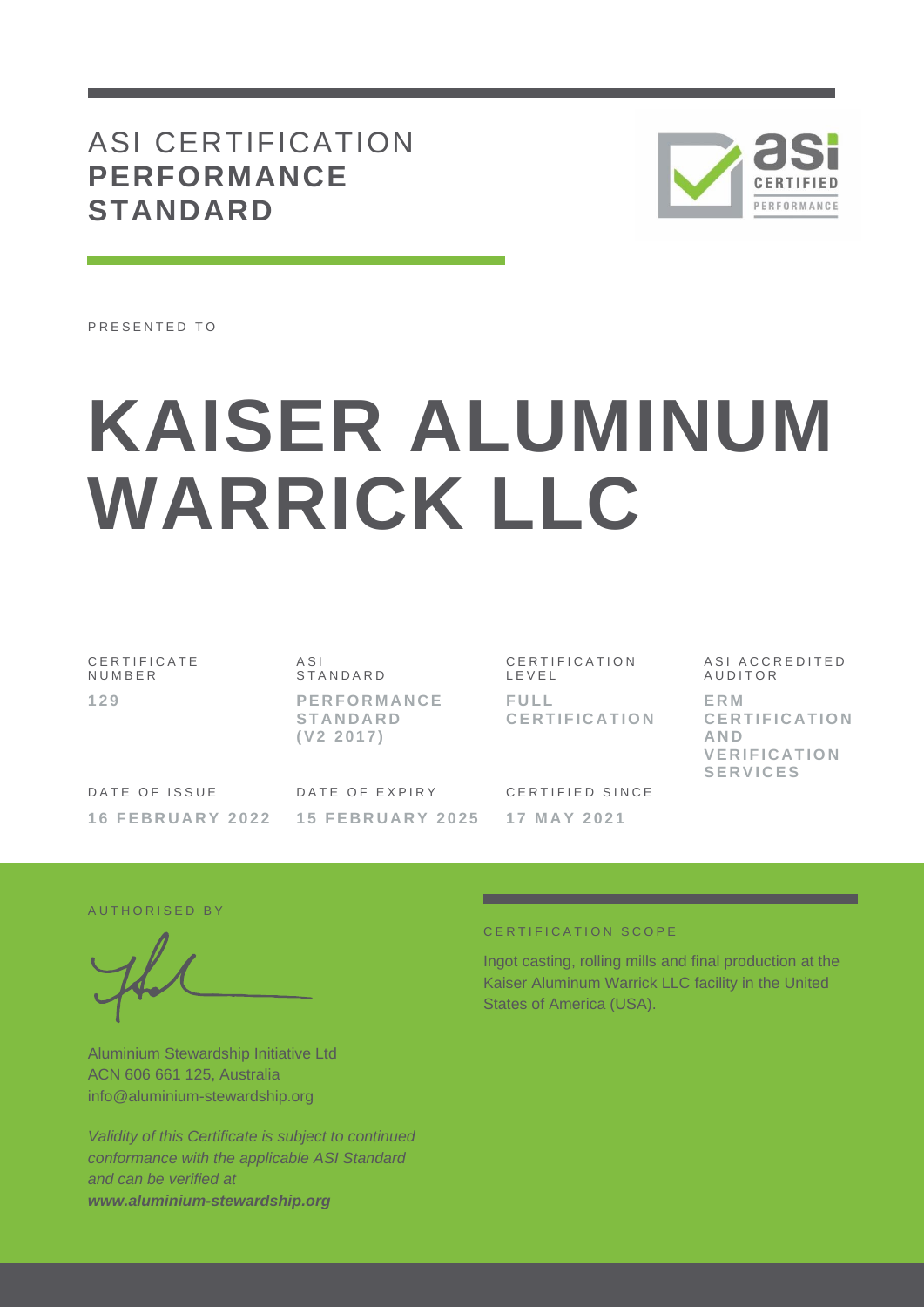# SUMMARY AUDIT REPORT **PERFORMANCE STANDARD**

### **OVERVIEW**

| MEMBER NAME                       | Kaiser Aluminum Corporation                                                                                                                                                                                                                                                                                                                                                |
|-----------------------------------|----------------------------------------------------------------------------------------------------------------------------------------------------------------------------------------------------------------------------------------------------------------------------------------------------------------------------------------------------------------------------|
| ENTITY NAME                       | Kaiser Aluminum Warrick LLC                                                                                                                                                                                                                                                                                                                                                |
| CERTIFICATION<br>SCOPE            | Ingot casting, rolling mills and final production at the Kaiser Aluminum<br>Warrick LLC facility in the United States of America (USA).                                                                                                                                                                                                                                    |
| SUPPLY CHAIN<br><b>ACTIVITIES</b> | Casthouses<br>Semi-Fabrication                                                                                                                                                                                                                                                                                                                                             |
| ASI STANDARD                      | <b>Performance Standard V2</b>                                                                                                                                                                                                                                                                                                                                             |
| AUDIT TYPE                        | Initial Certification Audit (21 March 2021)<br>Surveillance Audit (1 - 5 November 2021)                                                                                                                                                                                                                                                                                    |
| AUDIT FIRM                        | <b>ERM Certification and Verification Services</b>                                                                                                                                                                                                                                                                                                                         |
| AUDIT DATE                        | 21 March 2021 (Initial Certification Audit)<br>1-5 November 2021 (Surveillance Audit)                                                                                                                                                                                                                                                                                      |
| AUDIT REPORT<br>SUBMISSION        | 1 April 2021 (Initial Certification Audit)<br>20 January 2022 (Surveillance Audit)                                                                                                                                                                                                                                                                                         |
| AUDIT SCOPE                       | Initial Certification Audit (21 March 2021)<br>The audit scope includes Ingot casting, rolling mills and final production at<br>the Kaiser Aluminum Warrick LLC facility in the United States of America<br>(USA).                                                                                                                                                         |
|                                   | The supply chain activities included in the audit scope:<br>Casthouses<br>۰<br>Semi-Fabrication<br>All relevant Criteria in the ASI Performance Standard were included in the                                                                                                                                                                                              |
|                                   | Audit Scope.<br>At the time of the audit (March 2021), access to the site was not possible,<br>due to COVID-19 related travel restrictions. The audit has been undertaken<br>as a 'desktop' exercise, in accordance with the ASI Interim Policy regarding<br>Audits, Audit-Related Travel and Coronavirus (v4), and included a remote<br>review of relevant documentation. |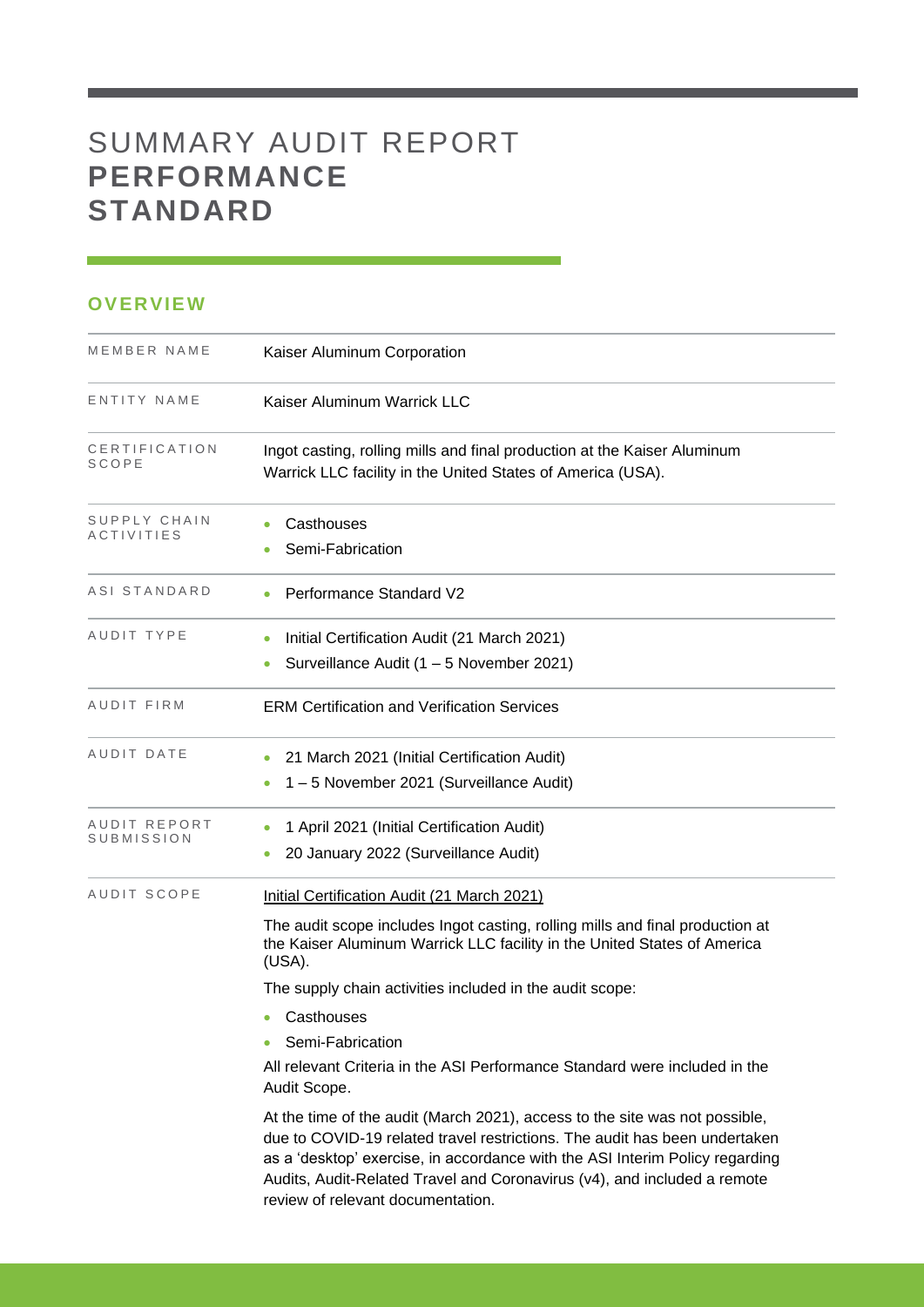|                                     | Surveillance Audit (1 - 5 November 2021)<br>The audit scope includes Ingot casting, rolling mills and final production at<br>the Kaiser Aluminum Warrick LLC facility in the United States of America<br>(USA).<br>The supply chain activities included in the audit scope:<br>Casthouses<br>Semi-Fabrication<br>All relevant Criteria in the ASI Performance Standard were included in the<br>Audit Scope.                                                                                                                                                                                                                                                   |
|-------------------------------------|---------------------------------------------------------------------------------------------------------------------------------------------------------------------------------------------------------------------------------------------------------------------------------------------------------------------------------------------------------------------------------------------------------------------------------------------------------------------------------------------------------------------------------------------------------------------------------------------------------------------------------------------------------------|
| AUDIT<br>OUTCOME                    | Certification                                                                                                                                                                                                                                                                                                                                                                                                                                                                                                                                                                                                                                                 |
| AUDIT<br>METHODOLOGY<br>DECLARATION | The Auditors confirm that:<br>$\triangleright$ The information provided by the Entity is true and accurate to the best<br>knowledge of the Auditor(s) preparing this report.<br>$\blacksquare$ The findings are based on verified Objective Evidence relevant to the<br>time period for the Audit, traceable and unambiguous.<br>◘ The Audit Scope and audit methodology are sufficient to establish<br>confidence that the findings are indicative of the performance of the<br>Entity's defined Certification Scope.<br>$\blacksquare$ The Auditor(s) have acted in a manner deemed ethical, truthful, accurate<br>professional, independent and objective. |
| CERTIFICATION<br>PERIOD             | 16 February 2022 - 15 February 2025                                                                                                                                                                                                                                                                                                                                                                                                                                                                                                                                                                                                                           |
| NEXT AUDIT<br>TYPE                  | Surveillance Audit                                                                                                                                                                                                                                                                                                                                                                                                                                                                                                                                                                                                                                            |
| NEXT AUDIT<br>DUE DATE              | 15 August 2023                                                                                                                                                                                                                                                                                                                                                                                                                                                                                                                                                                                                                                                |
| CERTIFICATE<br>NUMBER               | 129                                                                                                                                                                                                                                                                                                                                                                                                                                                                                                                                                                                                                                                           |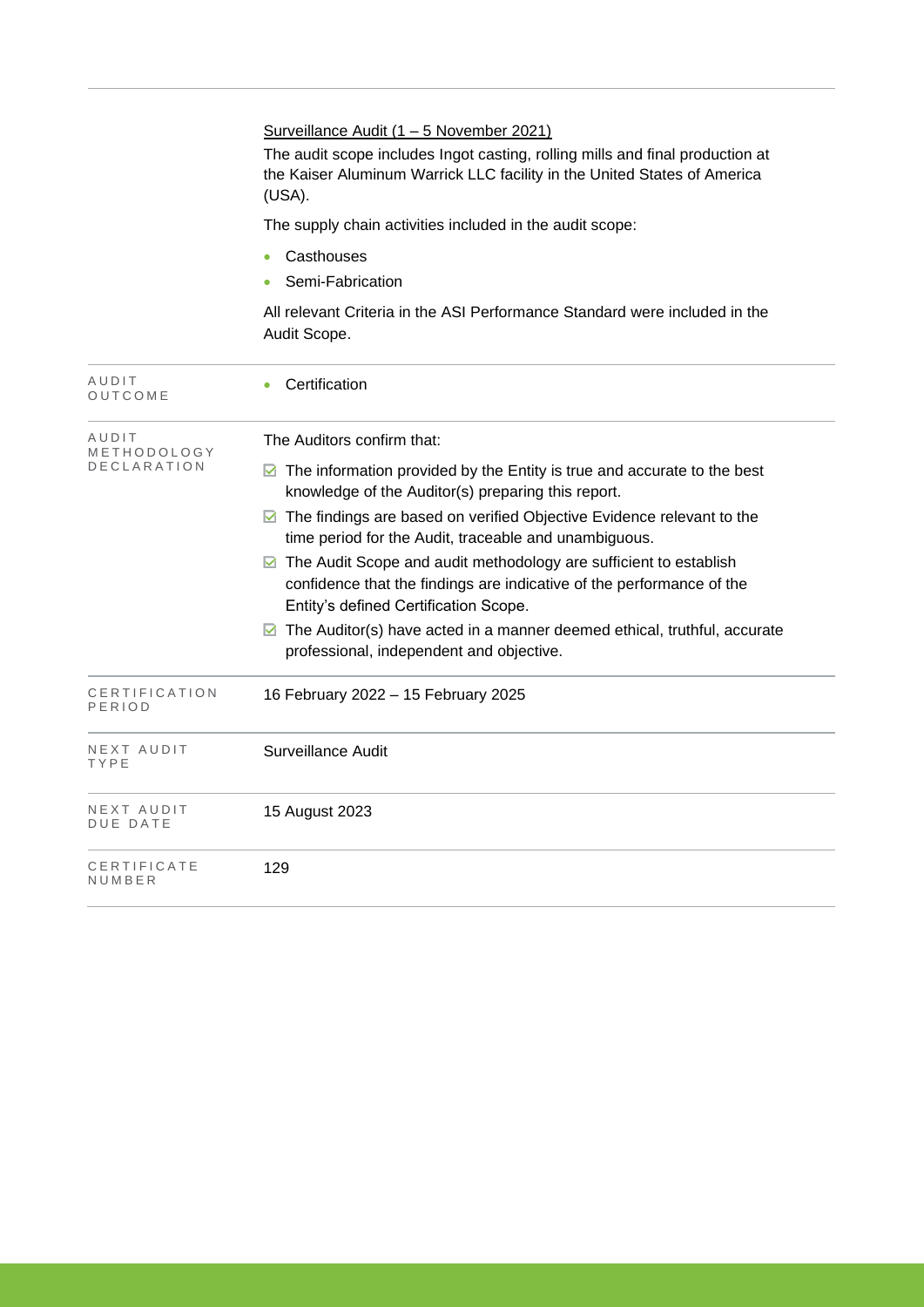## **SUMMARY OF FINDINGS**

| <b>CRITERION</b>                                                                 | <b>RATING</b> | COMMENT                                                                                                                                                                                                                                                                                                                                                                                                                                   |  |
|----------------------------------------------------------------------------------|---------------|-------------------------------------------------------------------------------------------------------------------------------------------------------------------------------------------------------------------------------------------------------------------------------------------------------------------------------------------------------------------------------------------------------------------------------------------|--|
| PRINCIPLE 1 BUSINESS INTEGRITY                                                   |               |                                                                                                                                                                                                                                                                                                                                                                                                                                           |  |
| 1.1 Legal Compliance                                                             | Conformance   | The Entity has implemented systems to maintain<br>awareness of and ensure ongoing compliance with<br>applicable laws.                                                                                                                                                                                                                                                                                                                     |  |
| 1.2 Anti-Corruption                                                              | Conformance   | The Entity has implemented Policies and procedures<br>to ensure it works against Corruption in all its forms,<br>including Extortion and Bribery, consistent with<br>applicable law and prevailing international standards.<br>Corporate level Policies and practices have been<br>implemented and local management of internal and<br>external partnerships ensure Due Diligence and<br>integrity through detailed compliance reporting. |  |
| 1.3 Code of Conduct                                                              | Conformance   | The Entity has implemented a Code of Conduct that<br>includes principles relevant to environmental, social<br>and governance performance. The corporate level<br>Code of Conduct is communicated locally and<br>incorporated to essential training and contractual<br>needs to ensure awareness and ongoing compliance.                                                                                                                   |  |
| PRINCIPLE 2 POLICY & MANAGEMENT                                                  |               |                                                                                                                                                                                                                                                                                                                                                                                                                                           |  |
| 2.1a Environmental, Social, and<br>Governance Policy (implement and<br>maintain) | Conformance   | The Entity has implemented and maintains integrated<br>and stand-alone Policies that are consistent with the<br>environmental, social, and governance practices<br>included in the ASI Performance Standard.                                                                                                                                                                                                                              |  |
| 2.1b Environmental, Social, and<br>Governance Policy (senior<br>management)      | Conformance   | The Entity's senior management endorses, supports<br>through provision of resources and regularly reviews<br>their Policies.                                                                                                                                                                                                                                                                                                              |  |
| 2.1c Environmental, Social, and<br><b>Governance Policy</b><br>(communication)   | Conformance   | The Entity communicates their Policies internally and<br>externally as appropriate.                                                                                                                                                                                                                                                                                                                                                       |  |
| 2.2 Leadership                                                                   | Conformance   | The Entity has nominated a senior Management<br>Representative as having overall responsibility and<br>authority for ensuring conformance with the ASI<br>Performance Standard.                                                                                                                                                                                                                                                           |  |
| 2.3a Environmental and Social<br>Management Systems<br>(environmental)           | Conformance   | The Entity documented and implemented an<br>Environmental Management System, based on the<br>ISO 14001 Standard.                                                                                                                                                                                                                                                                                                                          |  |
| 2.3b Environmental and Social<br>Management Systems (social)                     | Conformance   | The Entity documented and implemented a Social<br>Management System.                                                                                                                                                                                                                                                                                                                                                                      |  |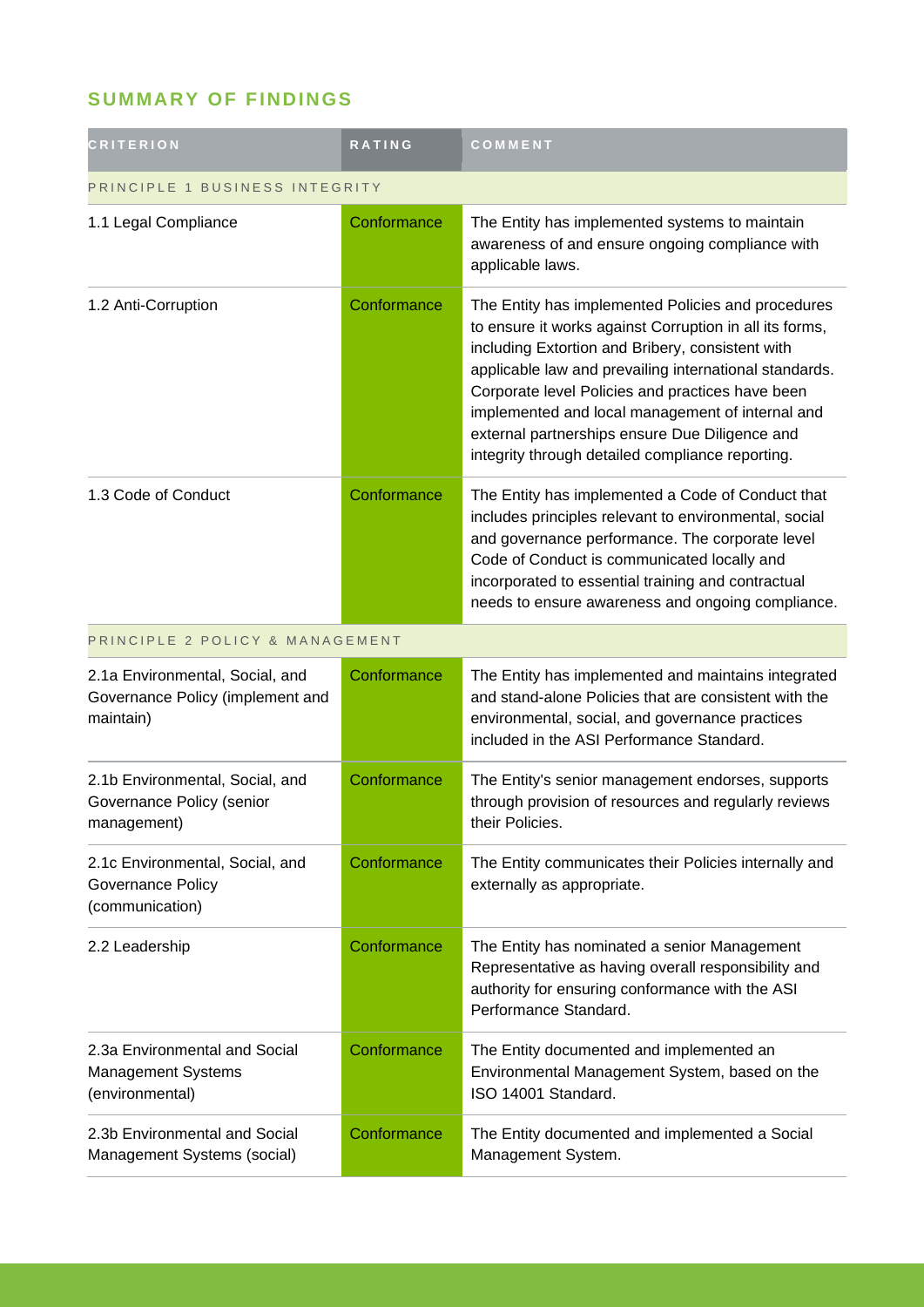| <b>CRITERION</b>                                        | RATING      | COMMENT                                                                                                                                                                                                                                                                                                                                                                                                                                                                                                                                   |
|---------------------------------------------------------|-------------|-------------------------------------------------------------------------------------------------------------------------------------------------------------------------------------------------------------------------------------------------------------------------------------------------------------------------------------------------------------------------------------------------------------------------------------------------------------------------------------------------------------------------------------------|
| 2.4 Responsible Sourcing                                | Conformance | The Entity implemented a responsible sourcing Policy<br>covering environmental, social and governance<br>issues.                                                                                                                                                                                                                                                                                                                                                                                                                          |
| 2.5 Impact Assessments                                  | Conformance | The Entity has implemeneted processes and<br>procedures that assesses the environmental, social,<br>cultural and Human Rights impacts, for new projects<br>or major changes to existing facilities that may arise.<br>This includes a Project Environment, Health and<br>Safety Review (PEHSR) to assess the potential impact<br>to the environment and the health or safety, Local<br>Community and culture and heritage. This is<br>supported by the need for a Human Rights<br>assessment that is being implemented in all facilities. |
| 2.6 Emergency Response Plan                             | Conformance | The Entity has site specific Emergency Response<br>Plans developed in collaboration with potentially<br>affected stakeholders groups such as Communities,<br>Workers and their representatives and relevant<br>agencies. Drills and critiques are regularly conducted<br>by third-parties.                                                                                                                                                                                                                                                |
| 2.7 Mergers and Acquisitions                            | Conformance | The Entity reviews environmental, social and<br>governance issues in the Due Diligence process for<br>mergers, acquisitions and divestments.                                                                                                                                                                                                                                                                                                                                                                                              |
| 2.8 Closure, Decommissioning and<br><b>Divestment</b>   | Conformance | The Entity reviews environmental, social and<br>governance issues in the Due Diligence process for<br>mergers, acquisitions and divestments.                                                                                                                                                                                                                                                                                                                                                                                              |
| PRINCIPLE 3 TRANSPARENCY                                |             |                                                                                                                                                                                                                                                                                                                                                                                                                                                                                                                                           |
| 3.1 Sustainability Reporting                            | Conformance | The Entity via its corporate group company, publicly<br>discloses its governance approach and its material<br>environmental, social and economic impacts and<br>performance. This information is published annually in<br>the Sustainability Report that includes consolidated<br>data:<br>https://www.kaiseraluminum.com/files/misc/2020_Sust<br>ainability_Report.pdf                                                                                                                                                                   |
| 3.2 Non-compliance and liabilities                      | Conformance | The Entity via its corporate annual financial and<br>sustainability reporting, publicly discloses information<br>on significant fines, judgments, penalties and non-<br>monetary sanctions for failure to comply with<br>applicable law.                                                                                                                                                                                                                                                                                                  |
| 3.3a Payments to governments<br>(legal and contractual) | Conformance | The Entity has established processes and procedures<br>to ensure that only payments to governments on a<br>legal and/or contractual basis are made and that all<br>other payments adhere to strict internal policy and<br>approval.                                                                                                                                                                                                                                                                                                       |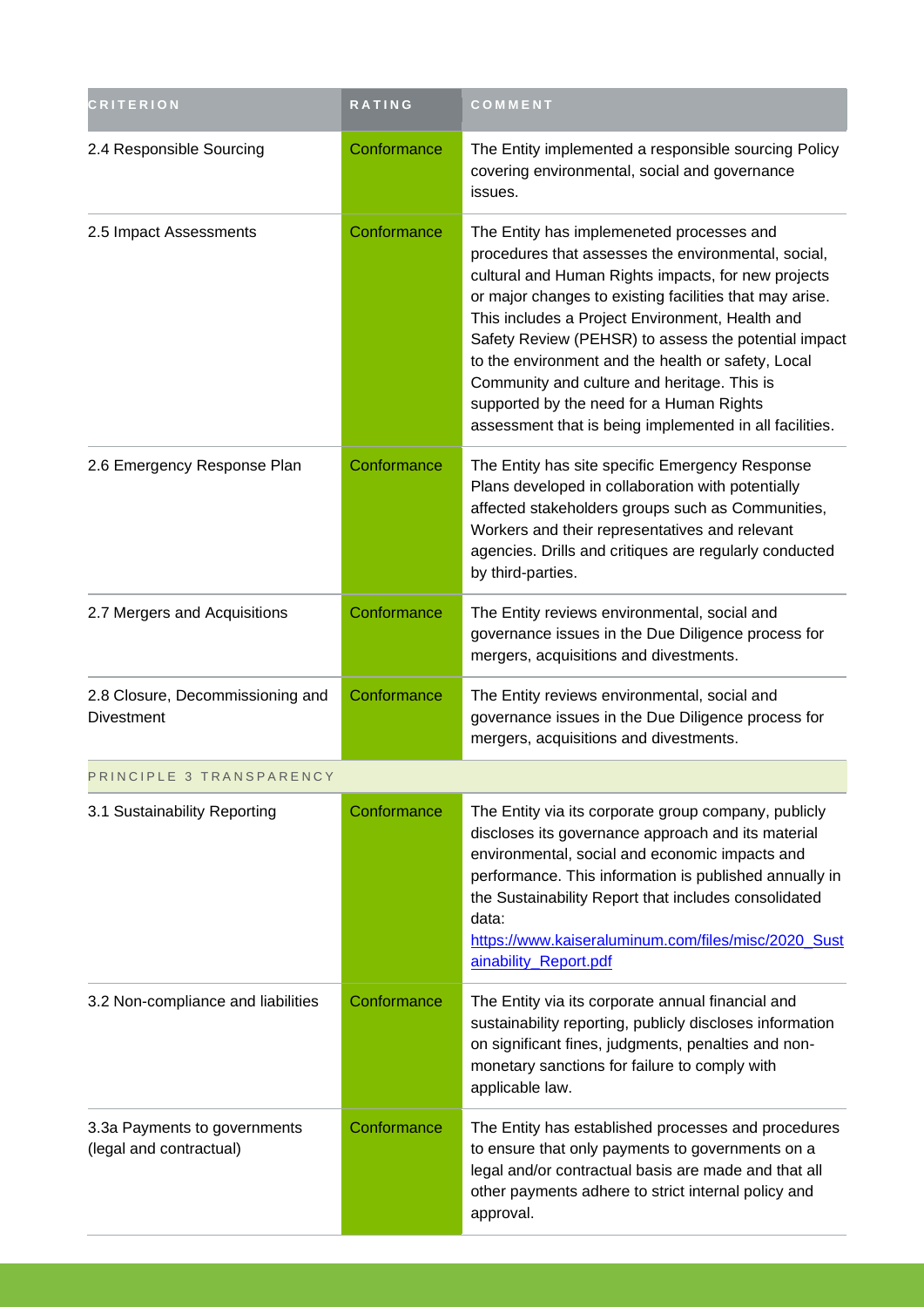| <b>CRITERION</b>                                                          | RATING         | COMMENT                                                                                                                                                                                                                                                                                                                                                  |
|---------------------------------------------------------------------------|----------------|----------------------------------------------------------------------------------------------------------------------------------------------------------------------------------------------------------------------------------------------------------------------------------------------------------------------------------------------------------|
| 3.3b Payments to governments<br>(disclosure - bauxite mining)             | Not Applicable | This Criterion is not applicable to the Entity's<br>Certification Scope.                                                                                                                                                                                                                                                                                 |
| 3.4 Stakeholder complaints,<br>grievances and requests for<br>information | Conformance    | The Entity has implemented processes and<br>procedures to ensure that stakeholder complaints,<br>grievances, resolution and requests for information<br>are being met and that the mechanisms for doing so<br>are accessible, transparent, understandable and<br>culturally and gender sensitive, where required.                                        |
| PRINCIPLE 4 MATERIAL STEWARDSHIP                                          |                |                                                                                                                                                                                                                                                                                                                                                          |
| 4.1a Environmental Life Cycle<br>Assessment (life cycle impacts)          | Conformance    | The Entity's former owner/operator conducted a Life<br>Cycle Assessment (LCA) in 2020 of their Rolling<br>Operation's 2019 average finished product, for which<br>Aluminium is used, to evaluate its life cycle impacts.<br>There were no changes to the product or operations,<br>therefore the LCA remains valid.                                      |
| 4.1b Environmental Life Cycle<br>Assessment (cradle to gate)              | Conformance    | The Entity's Life Cycle Assessment (LCA) of their<br>Rolling Operation's average finished product, for which<br>Aluminium is used, to evaluate the product life cycle<br>impacts. Upon customer request, the Entity's Sales<br>Director provides the 2020 cradle-to-gate LCA<br>information.                                                             |
| 4.1c Environmental Life Cycle<br>Assessment (public<br>communication)     | Conformance    | The Entity's Life Cycle Assessment (LCA) of their<br>Rolling Operation's average finished product, for which<br>Aluminium is considered or used, evaluated the<br>product life cycle impacts. The study is made publicly<br>available if requested and includes its scope and<br>underlying assumptions and limitations, including<br>system boundaries. |
| 4.2 Product design                                                        | Not Applicable | The Entity is not involved in material conversion and/or<br>manufacture or sale of consumer/commercial goods<br>containing Aluminium, therefore is not involved in the<br>design and development process of the product.                                                                                                                                 |
| 4.3a Aluminium Process Scrap<br>(targets)                                 | Conformance    | The Entity minimizes the generation of Aluminium<br>Process Scrap within its own operations and, where<br>generated, targets 100% of scrap for collection,<br>recycling and/or re-use.                                                                                                                                                                   |
| 4.3b Aluminium Process Scrap<br>(alloy separation)                        | Conformance    | The Entity seeks to separate Aluminium alloys and<br>grades for recycling.                                                                                                                                                                                                                                                                               |
| 4.4a Collection and recycling of<br>products at end-of-life (strategy)    | Conformance    | The Entity has established a strategy and approach<br>that minimises the generation of Aluminium Process<br>Scrap within its own operations and, where generated,<br>targets 100% of scrap for collection, recycling and/or                                                                                                                              |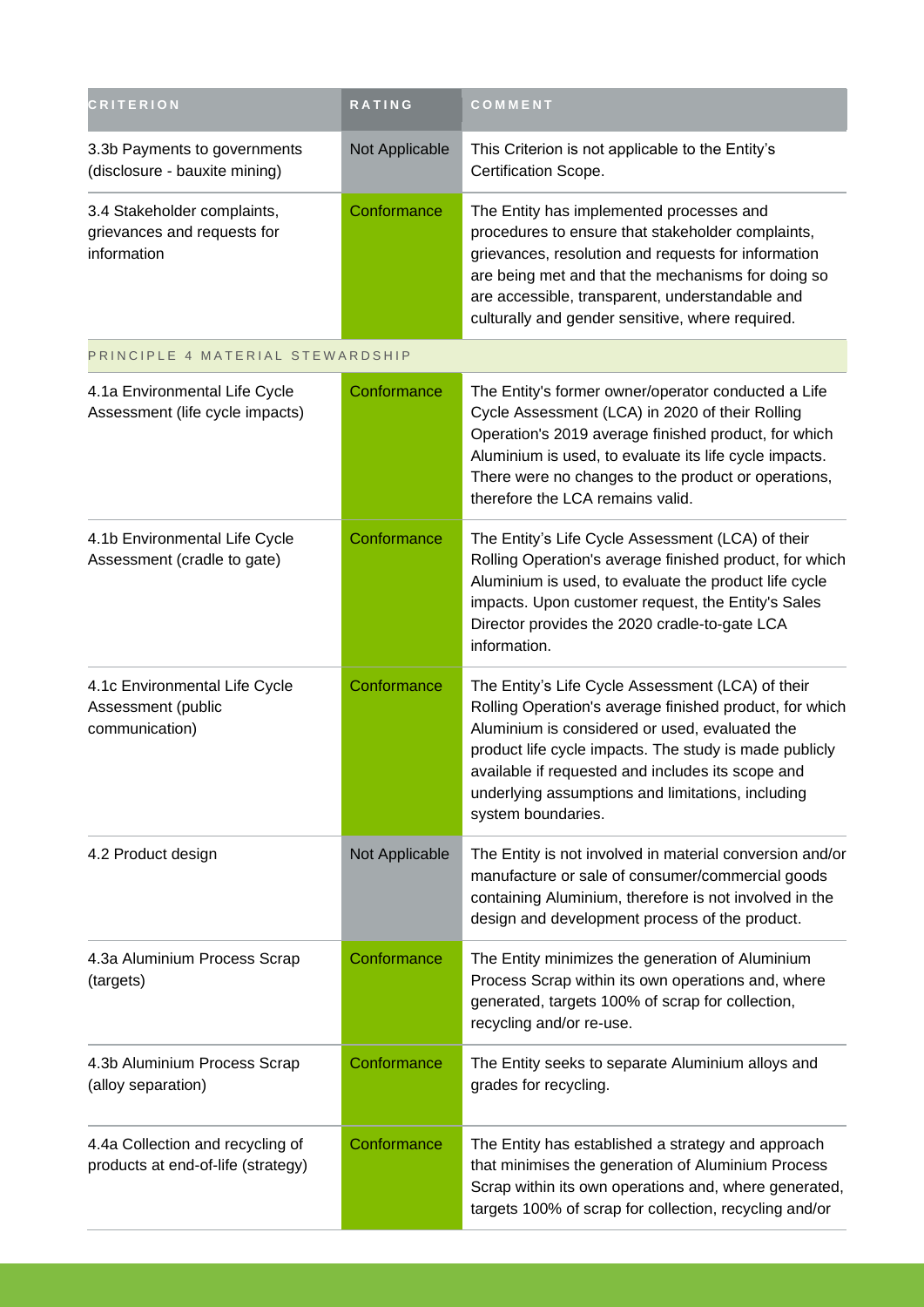| <b>CRITERION</b>                                                            | <b>RATING</b>             | COMMENT                                                                                                                                                                                                                                                                                                                                                                                               |
|-----------------------------------------------------------------------------|---------------------------|-------------------------------------------------------------------------------------------------------------------------------------------------------------------------------------------------------------------------------------------------------------------------------------------------------------------------------------------------------------------------------------------------------|
|                                                                             |                           | re-use. All Process Scrap is segregated and labelled<br>to ensure re-use is compatible and optimised. The<br>Entity has little or no influence on consumer end-of-life<br>scrap but is proactive in initiatives to increase<br>collection and recycling.                                                                                                                                              |
| 4.4b Collection and recycling of<br>products at end-of-life<br>(engagement) | Conformance               | The Entity engages locally and regionally through its<br>global partnership with The Recycling Partnership,<br>and its participation in national collection and recycling<br>systems to support efforts to increase recycling rates<br>for products containing Aluminium. This is<br>supplemented by other local initiatives, although the<br>Entity has limited influence over end-of-life material. |
| PRINCIPLE 5 GREENHOUSE GAS EMISSIONS                                        |                           |                                                                                                                                                                                                                                                                                                                                                                                                       |
| 5.1 Disclosure of GHG emissions<br>and energy use                           | Minor Non-<br>Conformance | The Entity had only recently purchased the site at the<br>time of the Certification Audit and is not yet publicly<br>disclosing its GHG emissions and energy use,<br>although this is measured and monitored for future<br>disclosure when a full reporting cycle completes.                                                                                                                          |
| 5.2 GHG emissions reductions                                                | Conformance               | The Entity publishes time-bound GHG emissions<br>reduction targets at the corporate level, together with<br>data on site-level GHG reduction initiatives that<br>contribute to the overall performance:<br>https://www.kaiseraluminum.com/files/misc/2020_Su<br>stainability_Report.pdf                                                                                                               |
| 5.3a Aluminium Smelting<br>(management system)                              | Not Applicable            | This Criterion is not applicable to the Entity's<br>Certification Scope.                                                                                                                                                                                                                                                                                                                              |
| 5.3b Aluminium Smelting (up to<br>and including 2020)                       | Not Applicable            | This Criterion is not applicable to the Entity's<br>Certification Scope.                                                                                                                                                                                                                                                                                                                              |
| 5.3c Aluminium Smelting (after<br>2020)                                     | Not Applicable            | This Criterion is not applicable to the Entity's<br>Certification Scope.                                                                                                                                                                                                                                                                                                                              |
| PRINCIPLE 6 EMISSIONS, EFFLUENTS AND WASTE                                  |                           |                                                                                                                                                                                                                                                                                                                                                                                                       |
| 6.1 Emissions to Air                                                        | Conformance               | The Entity quantifies and reports its Emissions to Air.<br>The regulatory authority concluded that there are no<br>adverse impacts on humans or the environment from<br>the Entity's operations, therefore the Entity does not<br>implement mitigation plans.                                                                                                                                         |
| 6.2 Discharges to Water                                                     | Conformance               | The Entity under its regulatory obligations, quantifies<br>and reports Discharges to Water that could have<br>adverse effects on humans or the environment, and<br>implements plans to minimize these adverse<br>impacts.                                                                                                                                                                             |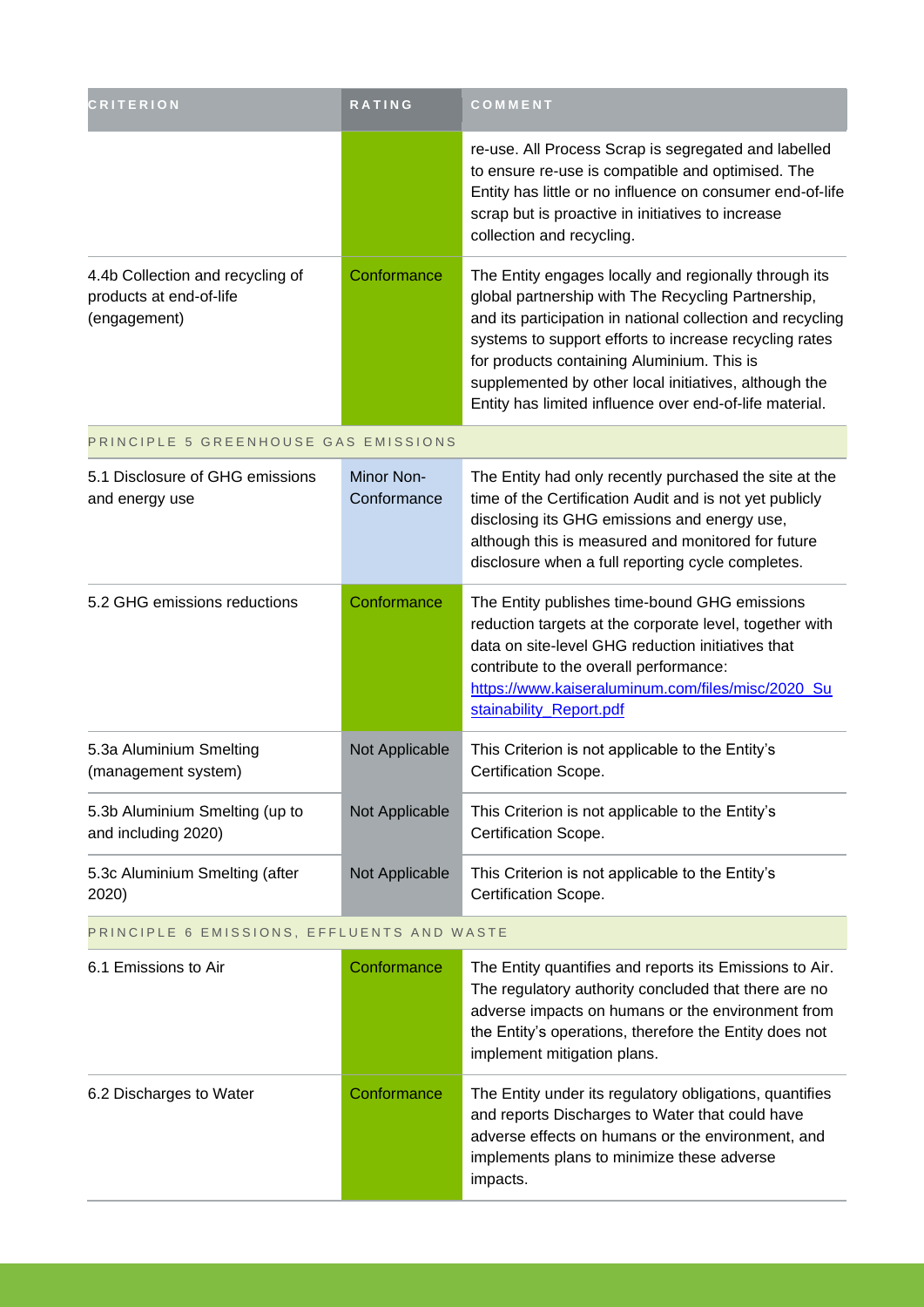| <b>CRITERION</b>                                                        | RATING                           | COMMENT                                                                                                                                                                                                                                                                                                                                                                                               |
|-------------------------------------------------------------------------|----------------------------------|-------------------------------------------------------------------------------------------------------------------------------------------------------------------------------------------------------------------------------------------------------------------------------------------------------------------------------------------------------------------------------------------------------|
| 6.3a Assessment and Management<br>of Spills and Leakage<br>(assessment) | Conformance                      | The Entity conducts an assessment of major risk<br>areas of operations where Spills and Leakage may<br>contaminate air, water and/or soil. This is required<br>under its Indiana Department of Environmental<br>Quality Title V Permit and contractual obligation to its<br>Lessor's NPDS Permit.                                                                                                     |
| 6.3b Assessment and Management<br>of Spills and Leakage<br>(management) | Conformance                      | The Entity has external communication plans,<br>compliance controls and a monitoring programme in<br>place to prevent and detect any Spills and Leakage,<br>and management is notified if an incident were to<br>occur. This is required by the Entity's regulatory<br>obligations and contractual obligations under its<br>Lease Agreement.                                                          |
| 6.4a Reporting of Spills (immediate<br>disclosure)                      | Conformance                      | The Entity discloses to affected parties the volume,<br>type and potential impact of significant Spills<br>immediately after an incident. This is required by the<br>Entity's regulatory obligations and contractual<br>obligations under its Lease Agreement.                                                                                                                                        |
| 6.4b Reporting of Spills (regular<br>reporting)                         | Conformance                      | The Entity discloses impact assessments of Spills<br>and remediation actions taken and will report publicly<br>on an annual basis from 2021 onwards. This is<br>required by the Entity's regulatory obligations and<br>contractual obligations under its Lease Agreement.                                                                                                                             |
| 6.5a Waste management and<br>reporting (strategy)                       | Conformance                      | The Entity implements a waste management strategy<br>that is designed in accordance with the Waste<br>Mitigation Hierarchy. The Entity's Waste<br>Management Metrics are used to identify<br>opportunities for waste mitigation and minimization.<br>The Entity is required by their regulatory authority to<br>implement a waste minimization program, enforced<br>through annual regulatory audits. |
| 6.5b Waste management and<br>reporting (disclosure)                     | <b>Minor Non-</b><br>Conformance | The Entity had only recently purchased the site at the<br>time of the Certification Audit and is not yet publicly<br>disclosing its quantity of Hazardous and Non-<br>Hazardous Waste generated, and associated waste<br>disposal methods, although this is measured and<br>monitored and it will be reported publicly on an<br>annual basis from 2022.                                               |
| 6.6a Bauxite Residue (storage<br>construction)                          | Not Applicable                   | This Criterion is not applicable to the Entity's<br>Certification Scope.                                                                                                                                                                                                                                                                                                                              |
| 6.6b Bauxite Residue (integrity<br>checks and controls)                 | Not Applicable                   | This Criterion is not applicable to the Entity's<br>Certification Scope.                                                                                                                                                                                                                                                                                                                              |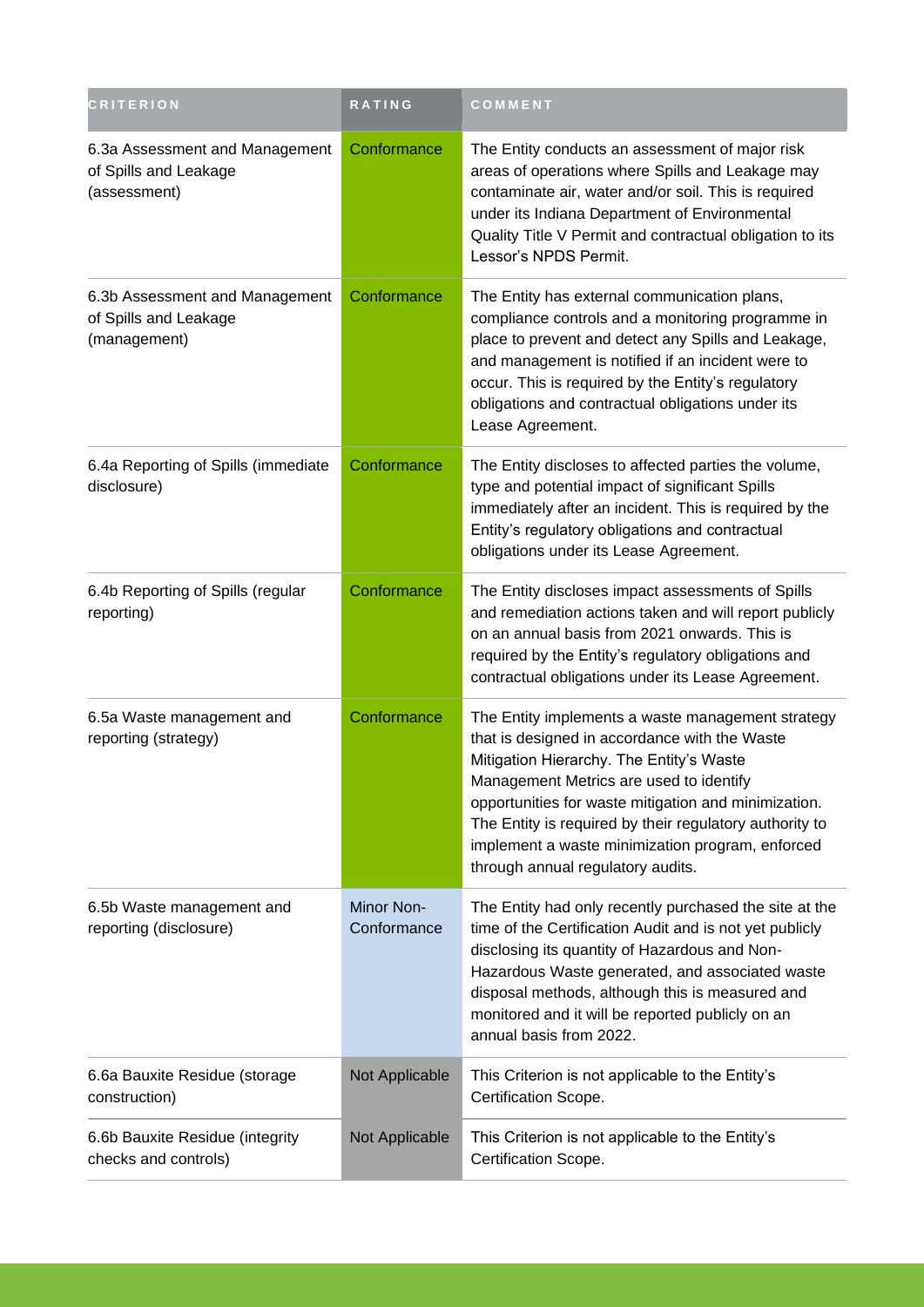| <b>CRITERION</b>                                                 | <b>RATING</b>  | COMMENT                                                                                                                                                                                                                                                                                                                                               |  |
|------------------------------------------------------------------|----------------|-------------------------------------------------------------------------------------------------------------------------------------------------------------------------------------------------------------------------------------------------------------------------------------------------------------------------------------------------------|--|
| 6.6c Bauxite Residue (water<br>discharge)                        | Not Applicable | This Criterion is not applicable to the Entity's<br>Certification Scope.                                                                                                                                                                                                                                                                              |  |
| 6.6d Bauxite Residue (marine and<br>aquatic environments)        | Not Applicable | This Criterion is not applicable to the Entity's<br>Certification Scope.                                                                                                                                                                                                                                                                              |  |
| 6.6e Bauxite Residue (start of the<br>art technologies)          | Not Applicable | This Criterion is not applicable to the Entity's<br>Certification Scope.                                                                                                                                                                                                                                                                              |  |
| 6.6f Bauxite Residue (remediation)                               | Not Applicable | This Criterion is not applicable to the Entity's<br>Certification Scope.                                                                                                                                                                                                                                                                              |  |
| 6.7a Spent Pot Lining (SPL)<br>(storage and management)          | Not Applicable | This Criterion is not applicable to the Entity's<br>Certification Scope.                                                                                                                                                                                                                                                                              |  |
| 6.7b Spent Pot Lining (SPL)<br>(recovery and recycling)          | Not Applicable | This Criterion is not applicable to the Entity's<br>Certification Scope.                                                                                                                                                                                                                                                                              |  |
| 6.7c Spent Pot Lining (SPL)<br>(Untreated SPL)                   | Not Applicable | This Criterion is not applicable to the Entity's<br>Certification Scope.                                                                                                                                                                                                                                                                              |  |
| 6.7d Spent Pot Lining (SPL)<br>(review of alternatives)          | Not Applicable | This Criterion is not applicable to the Entity's<br>Certification Scope.                                                                                                                                                                                                                                                                              |  |
| 6.7e Spent Pot Lining (SPL)<br>(marine and aquatic environments) | Not Applicable | This Criterion is not applicable to the Entity's<br>Certification Scope.                                                                                                                                                                                                                                                                              |  |
| 6.8a Dross (recovery)                                            | Conformance    | The Entity maximizes the recovery of Aluminium by<br>treatment of Dross and Dross residues through the<br>use of a third-party for recovery, where the recovery<br>yield is monitored.                                                                                                                                                                |  |
| 6.8b Dross (recycling)                                           | Conformance    | The Entity maximizes the recovery of Aluminium by<br>treatment of Dross and Dross residues through<br>implementation of processes for on-site management<br>of Dross, transportation of Dross, selection of Dross<br>processors and management of Dross residues. The<br>Entity uses a third-party for recovery and to monitor<br>the recovery yield. |  |
| 6.8c Dross (review of alternatives)                              | Conformance    | The Entity reviews alternative options to landfilling of<br>its Dross residues. The results were supported by the<br>Aluminium Association which provides global<br>standards, industry statistics and expert knowledge<br>to member companies and policy makers in the<br>United States.                                                             |  |
| PRINCIPLE 7 WATER STEWARDSHIP                                    |                |                                                                                                                                                                                                                                                                                                                                                       |  |
| 7.1a Water assessment (mapping)                                  | Conformance    | The Entity identifies and maps its water withdrawal<br>and use by source and type, to ensure sustainable<br>management and protection of water resources and                                                                                                                                                                                          |  |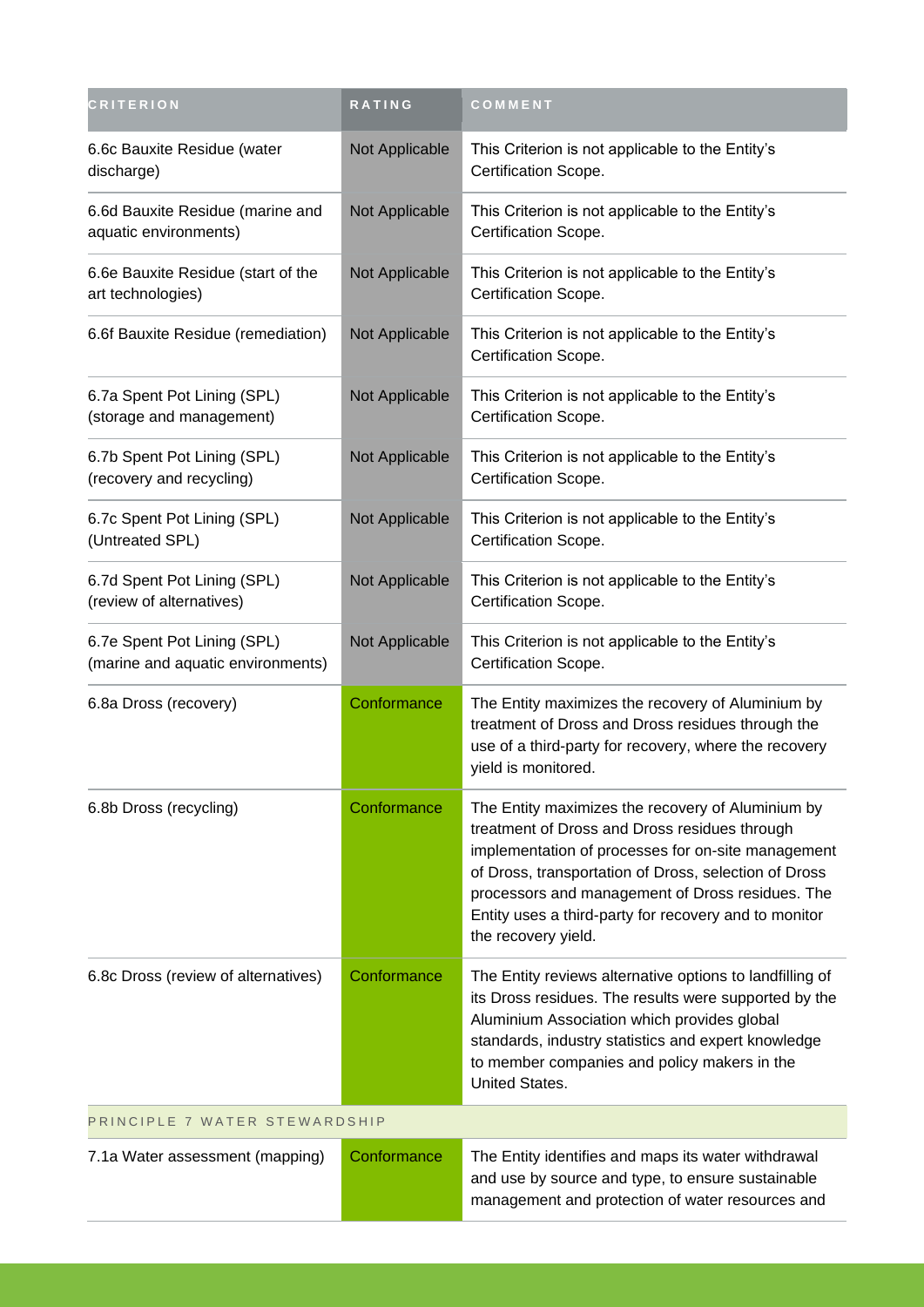| <b>CRITERION</b>                                                           | RATING                    | COMMENT                                                                                                                                                                                                                                                                                                                                                                        |
|----------------------------------------------------------------------------|---------------------------|--------------------------------------------------------------------------------------------------------------------------------------------------------------------------------------------------------------------------------------------------------------------------------------------------------------------------------------------------------------------------------|
|                                                                            |                           | ecosystems in and around its environment and<br>adopts a catchment-based approach for this. This is<br>contractually required by its Lessor and authority.                                                                                                                                                                                                                     |
| 7.1b Water assessment (risk<br>assessment)                                 | Conformance               | The Entity assesses water-related risks in<br>watersheds in the Entity's Area of Influence. A Water<br>Risk Assessment was conducted in conjunction with<br>the regulatory authority and no adverse impacts to<br>the watershed were discovered during the<br>assessment. This is contractually required by its<br>Lessor and authority.                                       |
| 7.2a Water management<br>(management plans)                                | Not Applicable            | A Water Risk Assessment was conducted in<br>conjunction with the regulatory authority and no<br>adverse impacts to the watershed were discovered<br>during the assessment.                                                                                                                                                                                                     |
| 7.2b Water management<br>(monitoring)                                      | Not Applicable            | A Water Risk Assessment was conducted in<br>conjunction with the regulatory authority and no<br>adverse impacts to the watershed were discovered<br>during the assessment, and therefore no plans or<br>subsequent monitoring were applicable.                                                                                                                                 |
| 7.3 Disclosure of water usage and<br>risks                                 | Minor Non-<br>Conformance | The Entity had only recently purchased the site at the<br>time of the Certification Audit and is not yet publicly<br>disclosing its water withdrawal and use and material<br>water-related risks, although this is measured and<br>monitored and it will be reported publicly on an<br>annual basis from 2022.                                                                 |
| PRINCIPLE 8 BIODIVERSITY                                                   |                           |                                                                                                                                                                                                                                                                                                                                                                                |
| 8.1 Biodiversity assessment                                                | Conformance               | The Entity has assessed the risk and materiality of<br>the impacts on biodiversity from the land use and<br>activities in the Entity's Area of Influence. It applies<br>the corporate biodiversity framework for this purpose,<br>using a mitigation hierarchy of avoidance,<br>minimization, mitigation and offset to manage any<br>identified material risk to biodiversity. |
| 8.2a Biodiversity management<br>(biodiversity action plans)                | Conformance               | The Entity's Biodiversity Risk Assessment has<br>determined that there are no material risks within the<br>Rolling Mill Facility's Area of Influence, therefore no<br>action plans are required.                                                                                                                                                                               |
| 8.2b Biodiversity management<br>(consultation and mitigation<br>hierarchy) | Conformance               | The Entity's Biodiversity Risk Assessment has<br>determined that there are no material risks within the<br>Rolling Mill Facility's Area of Influence, therefore no<br>action plans are required.                                                                                                                                                                               |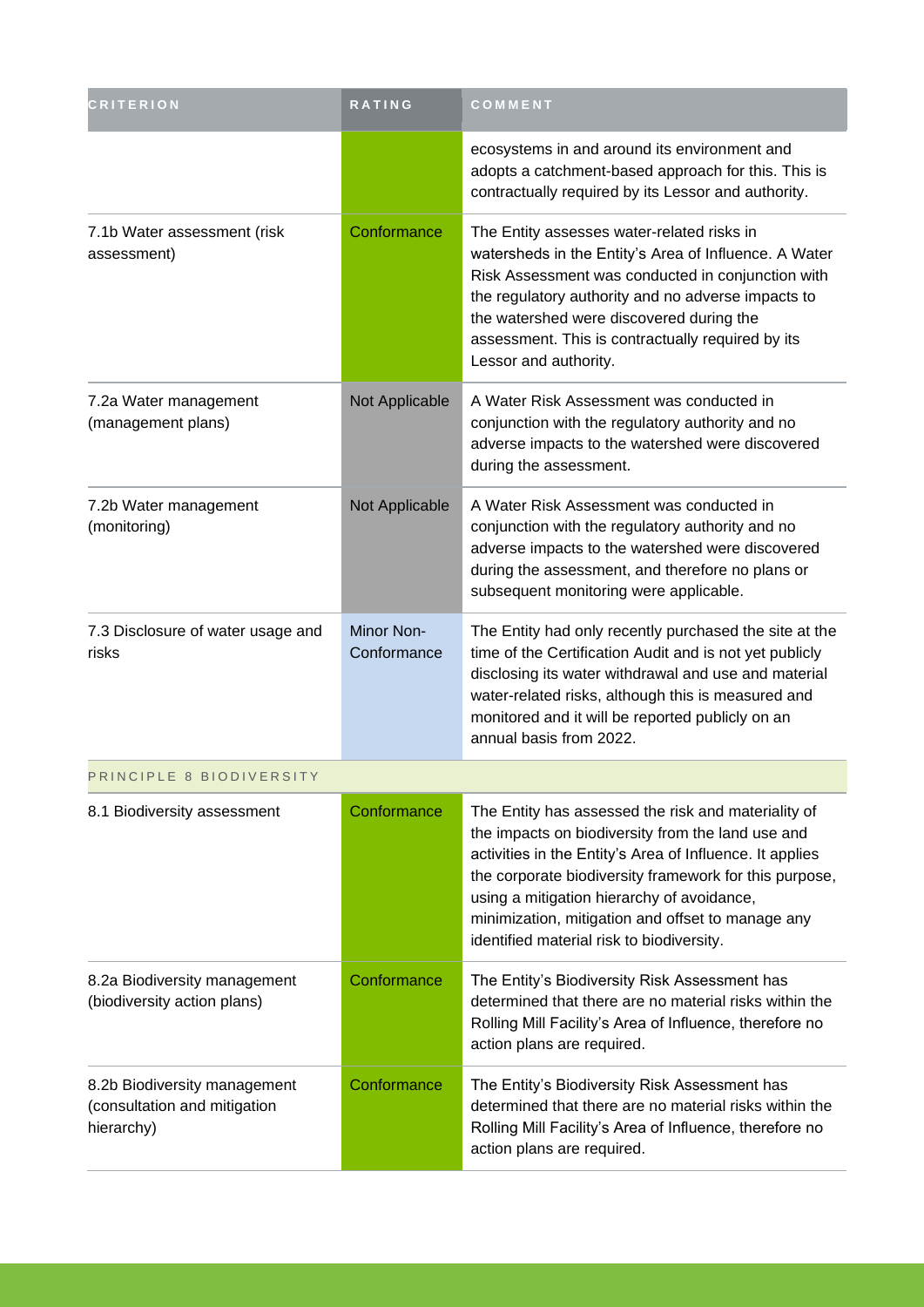| <b>CRITERION</b>                                                                          | <b>RATING</b>  | COMMENT                                                                                                                                                                                                                                                                                                                                                                                                                                                                                                                                                                  |
|-------------------------------------------------------------------------------------------|----------------|--------------------------------------------------------------------------------------------------------------------------------------------------------------------------------------------------------------------------------------------------------------------------------------------------------------------------------------------------------------------------------------------------------------------------------------------------------------------------------------------------------------------------------------------------------------------------|
| 8.2c Biodiversity management<br>(reporting)                                               | Conformance    | The Entity shares the results of its biodiversity<br>outcomes with stakeholders, and periodically<br>updates and reports publicly on an annual basis.                                                                                                                                                                                                                                                                                                                                                                                                                    |
| 8.3 Alien Species                                                                         | Conformance    | The Entity proactively prevents accidental or<br>deliberate introduction of Alien Species that could<br>have significant adverse impacts on biodiversity. Its<br>predecessor conducted a comprehensive<br>Biodiversity Risk Assessment of the Rolling Mill<br>Facility to assess the risks and materiality of the<br>impacts on biodiversity from the land use and<br>activities in its Area of Influence. This assessment<br>determined that activities do not deliberately<br>introduce Alien Species and that there are no known<br>negative impacts on biodiversity. |
| 8.4a Commitment to "No Go" in<br>World Heritage properties<br>(exploration and new mines) | Not Applicable | This Criterion is not applicable to the Entity's<br>Certification Scope.                                                                                                                                                                                                                                                                                                                                                                                                                                                                                                 |
| 8.4b Commitment to "No Go" in<br>World Heritage properties (existing<br>operations)       | Not Applicable | This Criterion is not applicable to the Entity's<br>Certification Scope.                                                                                                                                                                                                                                                                                                                                                                                                                                                                                                 |
| 8.5a Mine rehabilitation (best<br>available techniques)                                   | Not Applicable | This Criterion is not applicable to the Entity's<br>Certification Scope.                                                                                                                                                                                                                                                                                                                                                                                                                                                                                                 |
| 8.5b Mine rehabilitation (financial<br>provisions)                                        | Not Applicable | This Criterion is not applicable to the Entity's<br>Certification Scope.                                                                                                                                                                                                                                                                                                                                                                                                                                                                                                 |
| PRINCIPLE 9 HUMAN RIGHTS                                                                  |                |                                                                                                                                                                                                                                                                                                                                                                                                                                                                                                                                                                          |
| 9.1a Human Rights Due Diligence<br>(policy)                                               | Conformance    | The Entity observes the UN Guiding Principles on<br>Business and Human Rights in ways appropriate to<br>its business, including a Policy commitment to<br>respect Human Rights, a Due Diligence process to<br>identify, prevent, mitigate and account for how it<br>addresses actual and potential impacts on human<br>rights, and as such impacts are identified, provides<br>for remediation through legitimate processes.                                                                                                                                             |
| 9.1b Human Rights Due Diligence<br>(process)                                              | Conformance    | The Entity observes the UN Guiding Principles on<br>Business and Human Rights in ways appropriate to<br>its business, including a Policy commitment to<br>respect Human Rights, a Due Diligence process to<br>identify, prevent, mitigate and account for how it<br>addresses actual and potential impacts on human<br>rights, and as such impacts are identified, provides<br>for remediation through legitimate processes.                                                                                                                                             |
| 9.1c Human Rights Due Diligence<br>(remediation)                                          | Conformance    | The Entity observes the UN Guiding Principles on<br>Business and Human Rights in ways appropriate to                                                                                                                                                                                                                                                                                                                                                                                                                                                                     |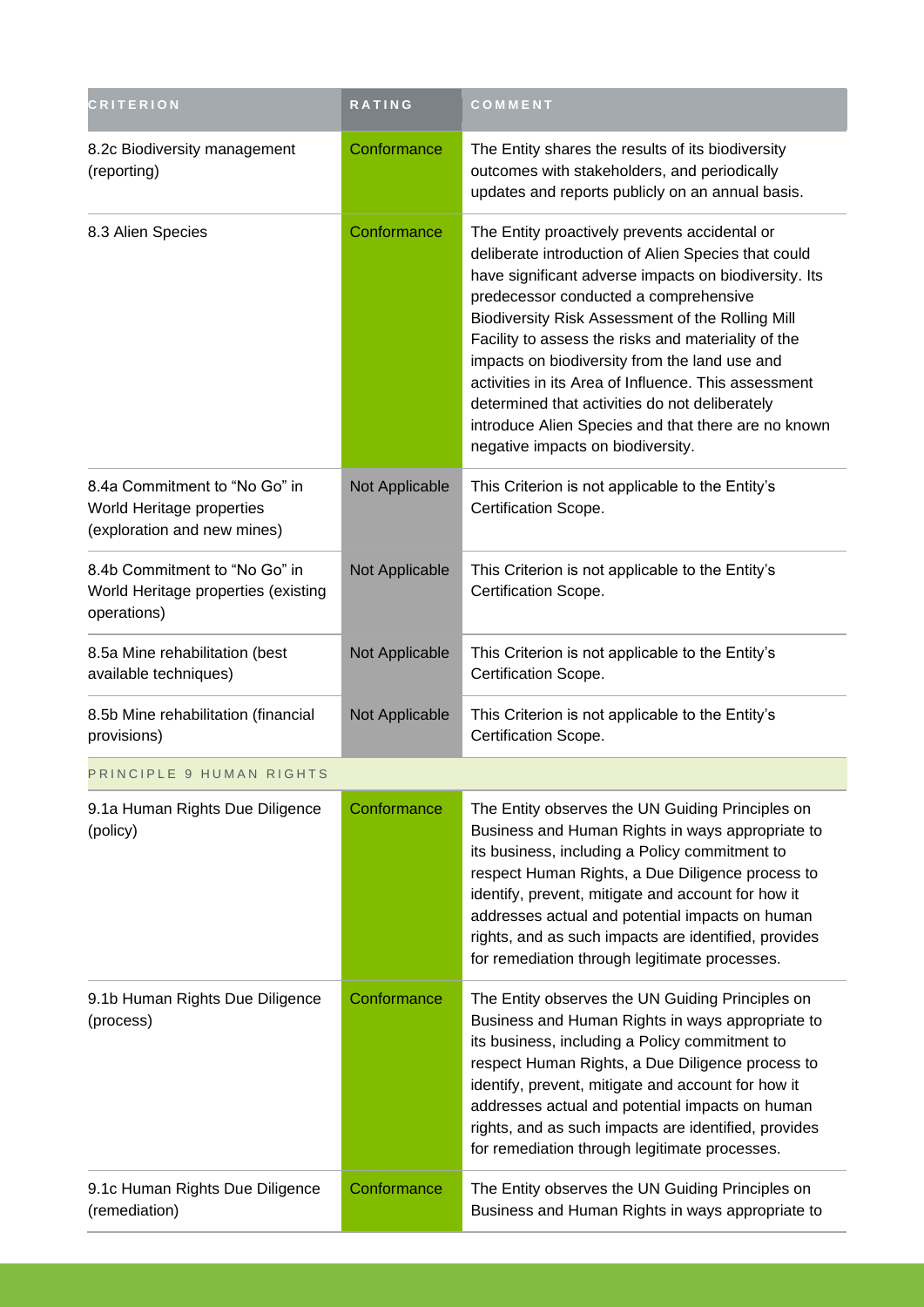| <b>CRITERION</b>                                 | RATING         | COMMENT                                                                                                                                                                                                                                                                                                                                                                                                                                                                                                   |
|--------------------------------------------------|----------------|-----------------------------------------------------------------------------------------------------------------------------------------------------------------------------------------------------------------------------------------------------------------------------------------------------------------------------------------------------------------------------------------------------------------------------------------------------------------------------------------------------------|
|                                                  |                | its business, including a Policy commitment to<br>respect Human Rights, a Due Diligence process to<br>identify, prevent, mitigate and account for how it<br>addresses actual and potential impacts on human<br>rights, and as such impacts are identified, provides<br>for remediation through legitimate processes.                                                                                                                                                                                      |
| 9.2 Women's Rights                               | Conformance    | The Entity implements Policies and processes to<br>ensure respect for the rights and interests of Women<br>consistent with international standards and<br>conventions.                                                                                                                                                                                                                                                                                                                                    |
| 9.3 Indigenous Peoples                           | Not Applicable | There are no Indigenous People in or adjacent to the<br>Entity's Area of Influence, therefore there is no need<br>for a specific Policy or processes to address the<br>needs of Indigenous People.                                                                                                                                                                                                                                                                                                        |
| 9.4 Free, Prior, and Informed<br>Consent (FPIC)  | Not Applicable | There are no Indigenous People in or adjacent to the<br>Entity's Area of Influence, y, therefore there is no<br>need for a specific Policy or processes to address<br>the needs of Indigenous People.                                                                                                                                                                                                                                                                                                     |
| 9.5 Cultural and sacred heritage                 | Not Applicable | The Entity has adopted the Human Rights Policy of<br>the previous site owner, ASI certification holder that<br>establishes its recognition of and respect for the<br>diversity, cultures, customs and values of the people<br>in communities where it operates and takes into<br>account needs, concerns and aspirations regarding<br>their respective heritage and traditions. The Entity<br>occupies a fixed site that does not have sacred or<br>cultural heritage implications within its boundaries. |
| 9.6a Resettlements (avoid or<br>minimise)        | Not Applicable | There has been no physical and/or economic<br>displacement resulting from the establishment of the<br>Entity and therefore no need to consider feasible<br>alternatives to avoid or minimise physical and/or<br>economic displacement.                                                                                                                                                                                                                                                                    |
| 9.6b Resettlements (where<br>unavoidable)        | Not Applicable | There has been no physical and/or economic<br>displacement resulting from the establishment of the<br>Entity and therefore no need to develop a<br>Resettlement Action Plan.                                                                                                                                                                                                                                                                                                                              |
| 9.7a Local Communities (rights and<br>interests) | Conformance    | The Entity respects legal and customary rights and<br>interests of Local Communities in their lands and<br>livelihoods and their use of natural resources. A<br>corporate engagement process is used by the Entity,<br>which is enhanced through a Community and<br>Advisory Board, and customised to serve the<br>interests of its local and regional stakeholders.                                                                                                                                      |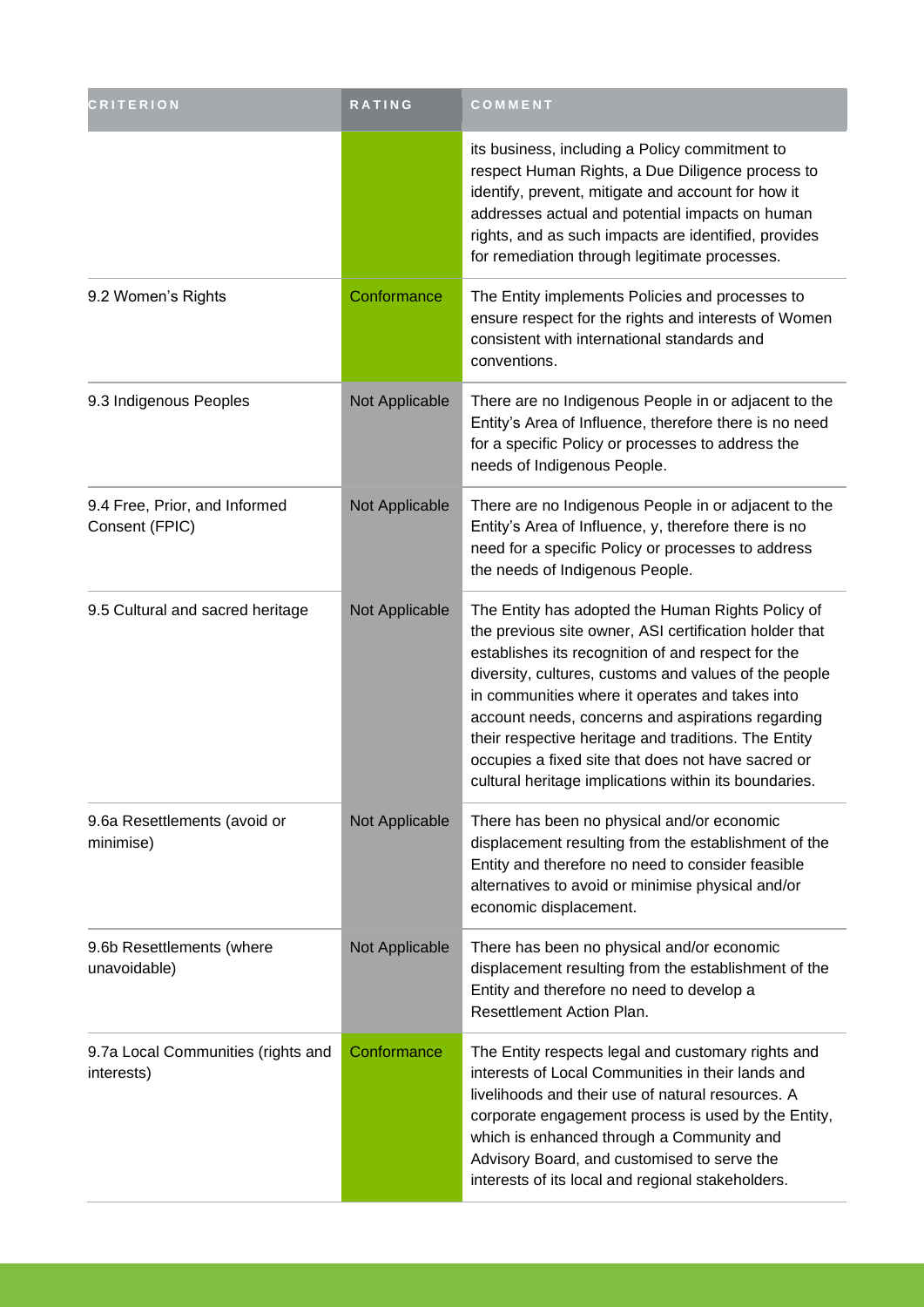| <b>CRITERION</b>                                                                                      | RATING         | COMMENT                                                                                                                                                                                                                                                                                                                                                                                                     |  |
|-------------------------------------------------------------------------------------------------------|----------------|-------------------------------------------------------------------------------------------------------------------------------------------------------------------------------------------------------------------------------------------------------------------------------------------------------------------------------------------------------------------------------------------------------------|--|
| 9.7b Local Communities (impacts)                                                                      | Conformance    | The Entity respects legal and customary rights and<br>interests of Local Communities in their lands and<br>livelihoods and their use of natural resources. A<br>corporate engagement process is used by the Entity,<br>which is enhanced through a Community and<br>Advisory Board, and customised to serve the<br>interests of its local and regional stakeholders.                                        |  |
| 9.7c Local Communities<br>(livelihoods)                                                               | Conformance    | The Entity explores with Local Communities the<br>opportunities to respect and support their livelihoods.<br>A corporate engagement process is used by the<br>Entity, which is enhanced through a Community and<br>Advisory Board which is customised to serve the<br>interests of its local and regional stakeholders.                                                                                     |  |
| 9.8 Conflict-Affected and High-Risk<br>Areas                                                          | Conformance    | The Entity has implemented Policies and processes<br>to avoid any contribution to armed conflict or Human<br>Rights abuses in Conflict-Affected and High-Risk<br>Areas through management of its supply chain, both<br>at the corporate and local level. The Entity is not<br>located in a Conflict-Affected and High-Risk Area and<br>follows all appropriate corporate and additional local<br>processes. |  |
| 9.9 Security practice                                                                                 | Not Applicable | The Entity does not utilize public or employ private<br>security providers.                                                                                                                                                                                                                                                                                                                                 |  |
| PRINCIPLE 10 LABOUR RIGHTS                                                                            |                |                                                                                                                                                                                                                                                                                                                                                                                                             |  |
| 10.1a Freedom of Association and<br><b>Right to Collective Bargaining</b><br>(freedom of association) | Conformance    | The Entity respects the rights of Workers to<br>associate freely in Labour Unions, seek<br>representation and join Workers' councils without<br>interference to the extent possible under applicable<br>law, which is governed in this by national and state<br>law and in line with the ILO Conventions C87 and<br>C98.                                                                                    |  |
| 10.1b Freedom of Association and<br><b>Right to Collective Bargaining</b><br>(collective bargaining)  | Conformance    | The Entity respects the rights of Workers to collective<br>bargaining, participate in any collective bargaining<br>process in good faith to the extent possible under<br>applicable law, and adhere to collective bargaining<br>agreements where such agreements exist.                                                                                                                                     |  |
| 10.1c Freedom of Association and<br><b>Right to Collective Bargaining</b><br>(alternative means)      | Not Applicable | Applicable law in the Entity's country does not restrict<br>the right to freedom of association and collective<br>bargaining, and supports alternative means of<br>association for Workers that are permitted under<br>applicable law, where this may be required.                                                                                                                                          |  |
| 10.2a Child Labour (minimum age)                                                                      | Conformance    | The Entity neither uses nor supports the use of Child<br>Labour, and complies with related national and<br>international law. The Entity's Human Rights Policy                                                                                                                                                                                                                                              |  |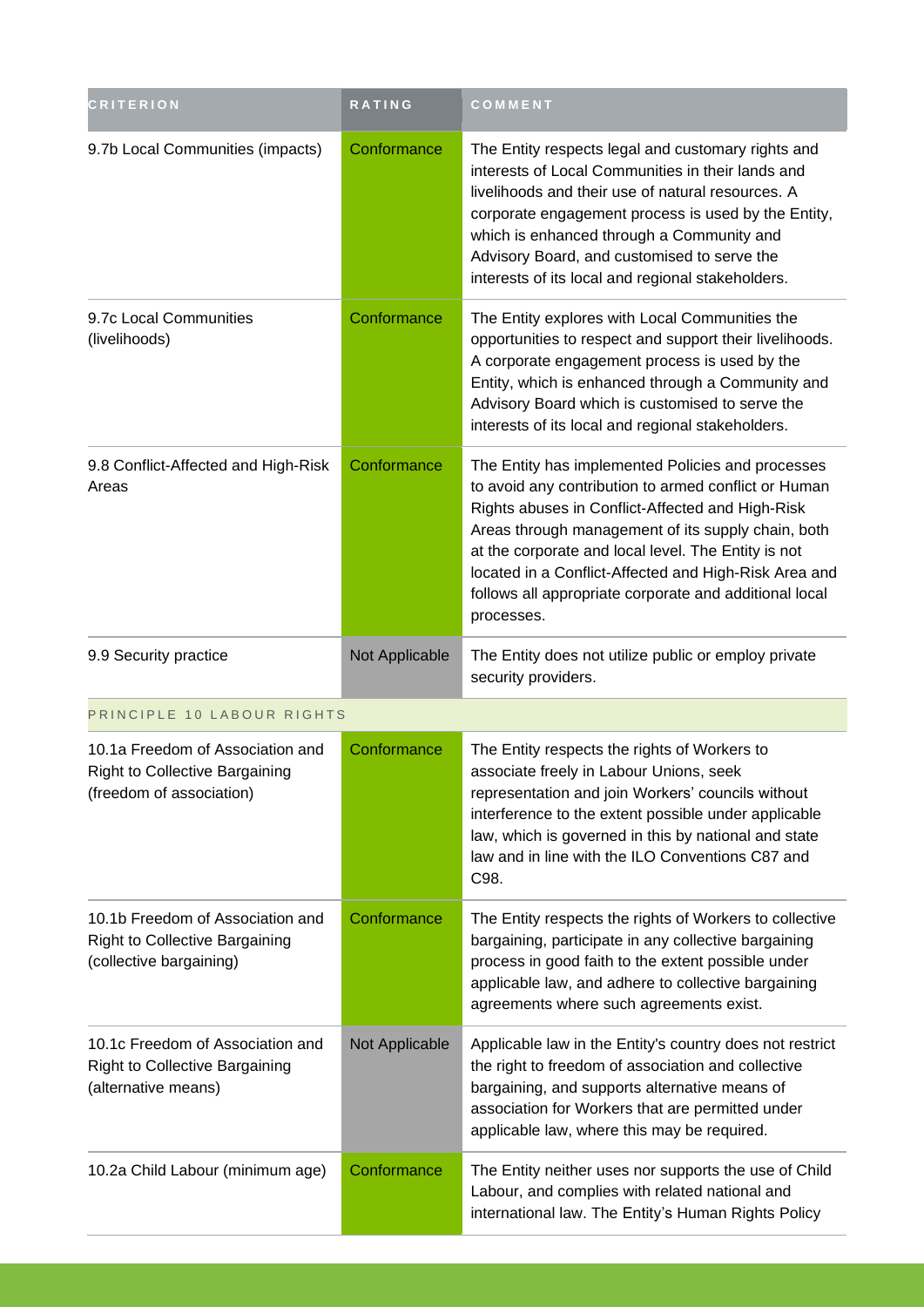| <b>CRITERION</b>                                  | RATING      | COMMENT                                                                                                                                                                                                                                                                                                                                                                                                        |
|---------------------------------------------------|-------------|----------------------------------------------------------------------------------------------------------------------------------------------------------------------------------------------------------------------------------------------------------------------------------------------------------------------------------------------------------------------------------------------------------------|
|                                                   |             | makes reference to accepted labour practices, but<br>does not specifically refer to hazardous or worst<br>forms of Child Labour, neither of which are relevant<br>at Rolling Mill Facility.                                                                                                                                                                                                                    |
| 10.2b Child Labour (hazardous)                    | Conformance | The Entity does not use or support the use of Child<br>Labour and complies with related national and<br>international law.                                                                                                                                                                                                                                                                                     |
| 10.2c Child Labour (worst forms)                  | Conformance | The Entity does not use or support the use of Child<br>Labour and complies with related national and<br>international law, including not engaging in or<br>supporting Worst Forms of Child Labour.                                                                                                                                                                                                             |
| 10.3a Forced Labour (human<br>trafficking)        | Conformance | The Entity neither engages nor supports the use of<br>Forced Labour as defined in ILO Conventions C29,<br>along with Protocol P29 (2014) to this Convention,<br>and C105, including supporting forms of Forced<br>Labour including Human Trafficking, deposit, fee or<br>other security payment, debt of identity paper<br>bondage, freedom of movement or freedom to<br>terminate employment without penalty. |
| 10.3b Forced Labour (deposits,<br>fees, advances) | Conformance | The Entity neither engages nor supports the use of<br>Forced Labour as defined in ILO Conventions C29,<br>along with Protocol P29 (2014) to this Convention,<br>and C105, including supporting forms of Forced<br>Labour including Human Trafficking, deposit, fee or<br>other security payment, debt of identity paper<br>bondage, freedom of movement or freedom to<br>terminate employment without penalty. |
| 10.3c Forced Labour (migrant<br>workers)          | Conformance | The Entity neither engages nor supports the use of<br>Forced Labour as defined in ILO Conventions C29,<br>along with Protocol P29 (2014) to this Convention,<br>and C105, including supporting forms of Forced<br>Labour including Human Trafficking, deposit, fee or<br>other security payment, debt of identity paper<br>bondage, freedom of movement or freedom to<br>terminate employment without penalty. |
| 10.3d Forced Labour (debt<br>bondage)             | Conformance | The Entity neither engages nor supports the use of<br>Forced Labour as defined in ILO Conventions C29,<br>along with Protocol P29 (2014) to this Convention,<br>and C105, including supporting forms of Forced<br>Labour including Human Trafficking, deposit, fee or<br>other security payment, debt of identity paper<br>bondage, freedom of movement or freedom to<br>terminate employment without penalty. |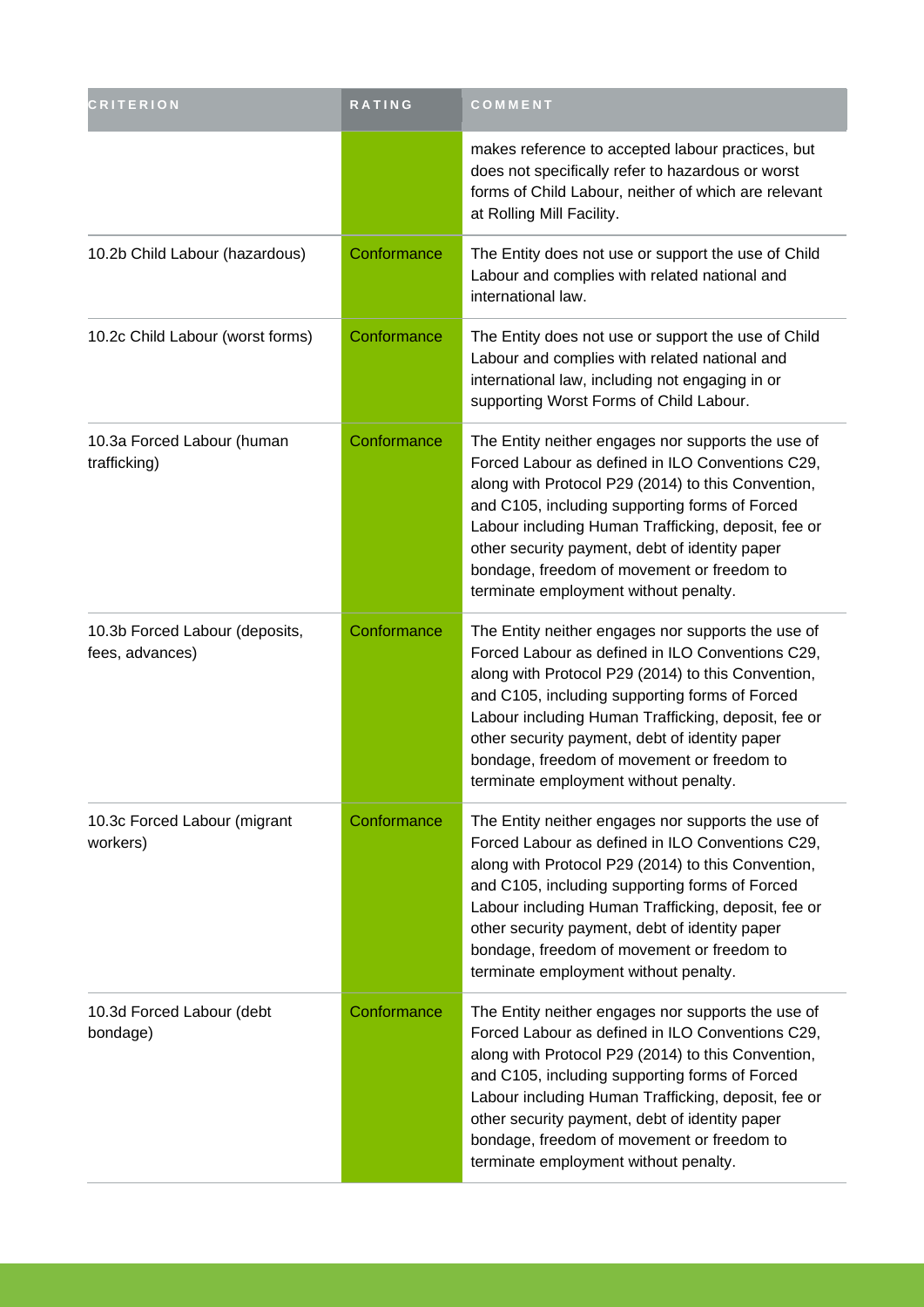| <b>CRITERION</b>                                                                | <b>RATING</b> | COMMENT                                                                                                                                                                                                                                                                                                                                                                                                                                                                                     |
|---------------------------------------------------------------------------------|---------------|---------------------------------------------------------------------------------------------------------------------------------------------------------------------------------------------------------------------------------------------------------------------------------------------------------------------------------------------------------------------------------------------------------------------------------------------------------------------------------------------|
| 10.3e Forced Labour (freedom of<br>movement)                                    | Conformance   | The Entity neither engages nor supports the use of<br>Forced Labour as defined in ILO Conventions C29,<br>along with Protocol P29 (2014) to this Convention,<br>and C105, including supporting forms of Forced<br>Labour including Human Trafficking, deposit, fee or<br>other security payment, debt of identity paper<br>bondage, freedom of movement or freedom to<br>terminate employment without penalty.                                                                              |
| 10.3f Forced Labour (retention of<br>identity papers, permits,<br>certificates) | Conformance   | The Entity neither engages nor supports the use of<br>Forced Labour as defined in ILO Conventions C29,<br>along with Protocol P29 (2014) to this Convention,<br>and C105, including supporting forms of Forced<br>Labour including Human Trafficking, deposit, fee or<br>other security payment, debt of identity paper<br>bondage, freedom of movement or freedom to<br>terminate employment without penalty.                                                                              |
| 10.3g Forced Labour (freedom to<br>terminate employment)                        | Conformance   | The Entity neither engages nor supports the use of<br>Forced Labour as defined in ILO Conventions C29,<br>along with Protocol P29 (2014) to this Convention,<br>and C105, including supporting forms of Forced<br>Labour including Human Trafficking, deposit, fee or<br>other security payment, debt of identity paper<br>bondage, freedom of movement or freedom to<br>terminate employment without penalty.                                                                              |
| 10.4 Non-Discrimination                                                         | Conformance   | The Entity established processes that ensure equal<br>opportunities and no engagement or support of<br>discrimination in hiring, salary, promotion, training,<br>advancement opportunities or termination of any<br>Worker on the basis of gender, race, national or<br>social origin, religion, age. Corporate Policies on<br>equal employment opportunities, Human Rights and<br>the Code of Ethical Conduct are reinforced at the<br>local level by the Collective Bargaining Agreement. |
| 10.5 Communication and<br>engagement                                            | Conformance   | The Entity ensures open communication and direct<br>engagement with Workers and their representatives<br>regarding working conditions and resolution of<br>workplace and compensation issues. This is<br>undertaken via a number of mechanisms that ensure<br>there is no threat of reprisal, intimidation or<br>harassment.                                                                                                                                                                |
| 10.6 Disciplinary practices                                                     | Conformance   | The Entity neither engages in nor tolerates the use of<br>corporal punishment, mental or physical coercion,<br>harassment, and gender-based violence including<br>sexual harassment, or verbal abuse of Workers. This<br>is undertaken through a number of mechanisms<br>across the workforce to ensure this.                                                                                                                                                                               |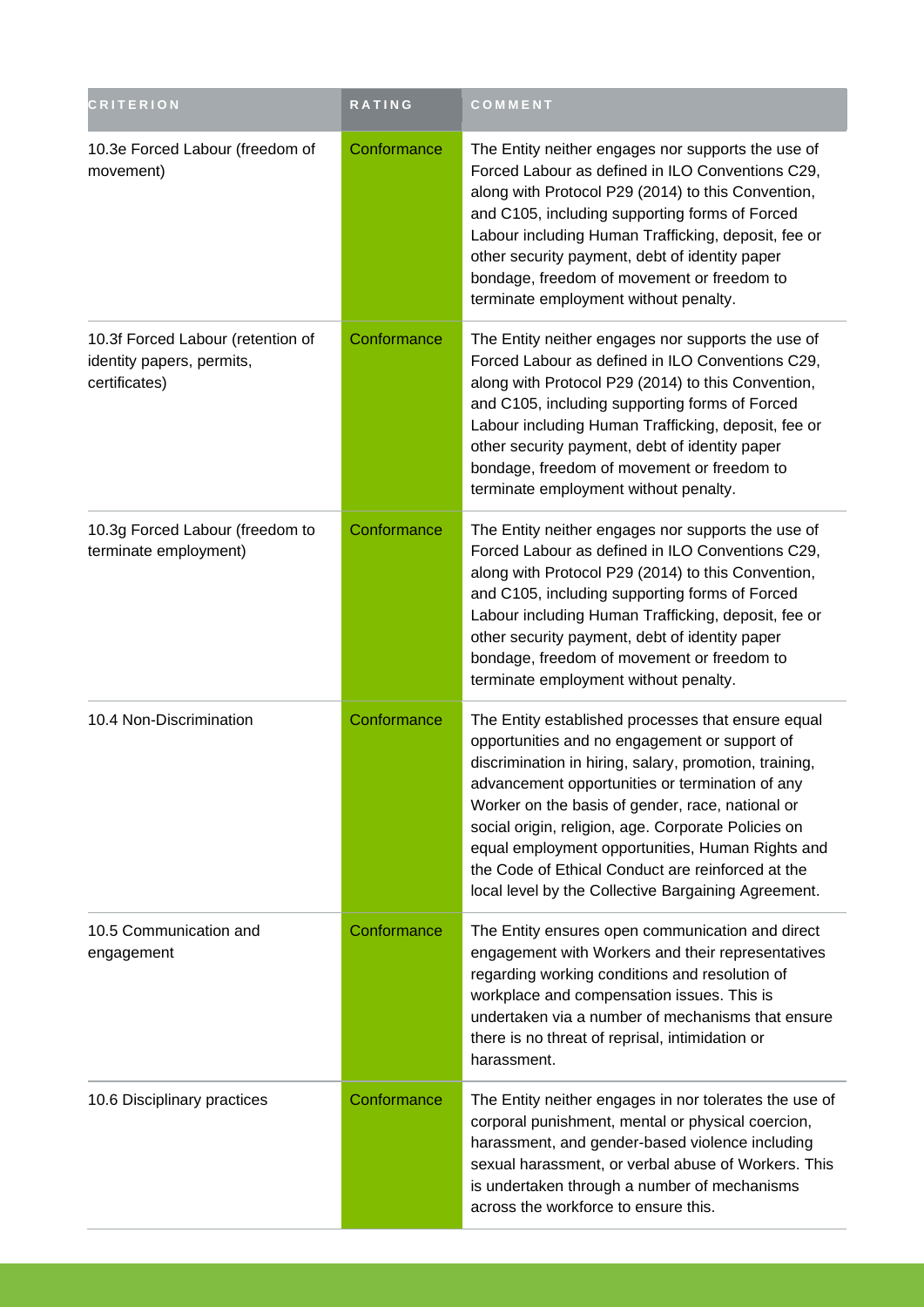| <b>CRITERION</b>                                                                        | <b>RATING</b> | COMMENT                                                                                                                                                                                                                                                                                                                                                                                                                                                                                                                                                 |
|-----------------------------------------------------------------------------------------|---------------|---------------------------------------------------------------------------------------------------------------------------------------------------------------------------------------------------------------------------------------------------------------------------------------------------------------------------------------------------------------------------------------------------------------------------------------------------------------------------------------------------------------------------------------------------------|
| 10.7a Remuneration (living wage)                                                        | Conformance   | The Entity respects the rights of Workers to a living<br>wage and ensures that wages paid for a normal<br>working week shall always meet at least a legal or<br>industry minimum standard. The wages paid are in<br>excess of the US national minimum wage, sufficient<br>to meet the basic needs of Workers, and to provide<br>some discretionary income.                                                                                                                                                                                              |
| 10.7b Remuneration (method of<br>payment)                                               | Conformance   | The Entity respects the rights of Workers to a living<br>wage and ensures that wages paid for a normal<br>working week shall always meet at least a legal or<br>industry minimum standard. The wages paid are in<br>excess of the US national minimum wage, sufficient<br>to meet the basic needs of Workers and to provide<br>some discretionary income. Payments are made in a<br>timely manner, in legal tender and fully documented.                                                                                                                |
| 10.8 Working Time                                                                       | Conformance   | The Entity has implemented Policies and processes<br>to comply with applicable law and industry standards<br>on working time, including overtime working hours,<br>public holidays and paid annual leave.<br>The Entity has implemented a Collective Bargaining<br>Agreement (CBA) negotiated with employees via<br>union representation and reviewed on a regular basis<br>to ensure Workers are protected in terms of working<br>hours, including overtime, public holidays and paid<br>annual leave. Overtime payment is negotiated by<br>employees. |
| PRINCIPLE 11 OCCUPATIONAL HEALTH AND SAFETY                                             |               |                                                                                                                                                                                                                                                                                                                                                                                                                                                                                                                                                         |
| 11.1a Occupational Health and<br>Safety (OH&S) Policy (policy)                          | Conformance   | The Entity has implemented, communicates and<br>regularly reviews its Occupational Health and Safety<br>Policy that senior management has endorsed and<br>supports through the adequate provision of<br>resources.                                                                                                                                                                                                                                                                                                                                      |
| 11.1b Occupational Health and<br>Safety (OH&S) Policy (workers and<br>visitors)         | Conformance   | The Entity applies the Occupational Health and<br>Safety Policy to all Workers and Visitors present in<br>any area or activities under their control.                                                                                                                                                                                                                                                                                                                                                                                                   |
| 11.1c Occupational Health and<br>Safety (OH&S) Policy (applicable<br>law and standards) | Conformance   | The Entity's Occupational Health and Safety Policy<br>includes a commitment to comply with all applicable<br>environmental, health and safety laws and<br>regulations.                                                                                                                                                                                                                                                                                                                                                                                  |
| 11.1d Occupational Health and<br>Safety (OH&S) Policy (right to stop<br>unsafe work)    | Conformance   | The Entity's Policies and practices include that<br>Workers have the right to understand the hazards<br>and safe practices of their work, and the authority to<br>refuse or stop unsafe work.                                                                                                                                                                                                                                                                                                                                                           |